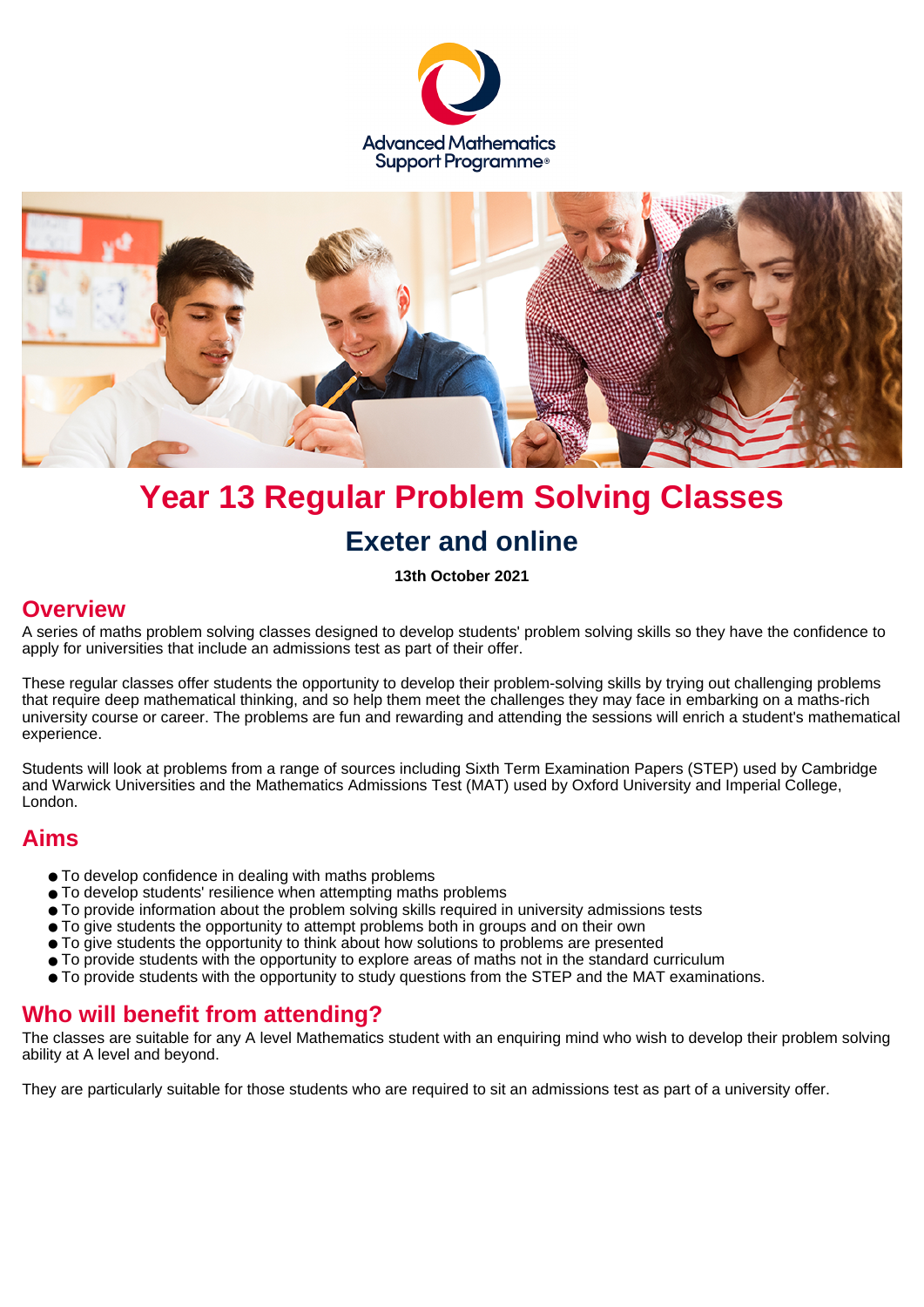## **Content**

Students attending the classes will encounter problems covering a variety of topics. These include:

- Working with integers
- Reasoning and logic
- Sequences and series
- Induction
- Curve sketching and identification
- Coordinate geometry
- Vectors
- Trigonometry
- Complex numbers
- Integration
- Differential equations

## **Materials and Equipment**

If the classes are being held online, you will need access to suitable equipment. You are advised to use a headset or headphones with an inline microphone to provide the best sound quality and to prevent audio issues for other users. A laptop with a built-in webcam and microphone may be sufficient if you're in a quiet area but please take the time to check this before the session. BBB is designed to be used on a variety of platforms but you will get the best experience via a desktop or laptop computer, running either Google Chrome or Mozilla Firefox as the browser.

Note: Internet Explorer and Edge are not suitable currently.

Access to GeoGebra or desmos will also be useful.

#### **Study Schedule**

Below are details of the dates and format of the sessions. Whilst we aim to have session 1, 5 and 10 at the Exeter Mathematics School, we are aware that circumstances may change and that it may not be possible to hold these sessions the face to face. If this is the case, the sessions will revert to online sessions.

- 1. Wednesday 13th October Exeter Maths School
- 2. Wednesday 20th October Online
- 3. Wednesday 10th November Online
- 4. Wednesday 17th November Online
- 5. Wednesday 24th November Exeter Maths School
- 6. Wednesday 1st December Online
- 7. Wednesday 8th December Online
- 8. Wednesday 12th January Online
- 9. Wednesday 19th January Online
- 10. Wednesday 26th January Exeter Maths School